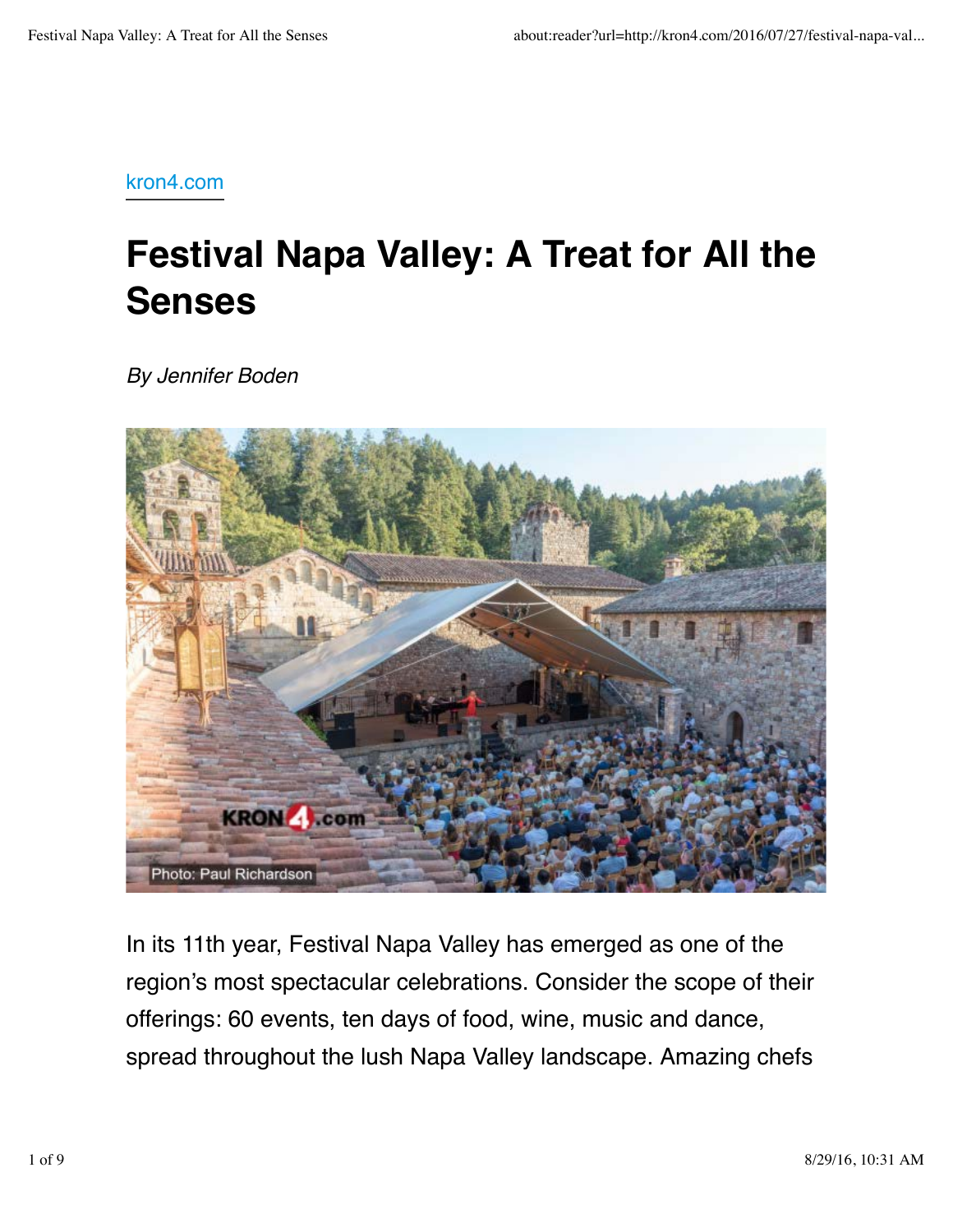## partner with some of the finest wineries to produce unimaginable feasts.



*Photo: Bob McClenahan*

Festival Napa Valley is truly in a class of its own, combining luxury with a remarkable mission of raising money to help fund art programs in Napa County public schools and providing free or affordable access to exceptional performances to local residents. This year Festival Napa Valley raised more than 1.3 million dollars at a high-energy live auction featuring a dozen once-in-a-lifetime luxury lots. The auction was held at Meadowood Napa Valley and the highest bid of the evening was \$180k for a private performance by Burt Bacharach and dinner by Tyler Florence hosted by Jean-Charles Boisset and Gina Gallo.

For some, this event would be the pure definition of heaven. Here's a look at a few of my favorite moments.

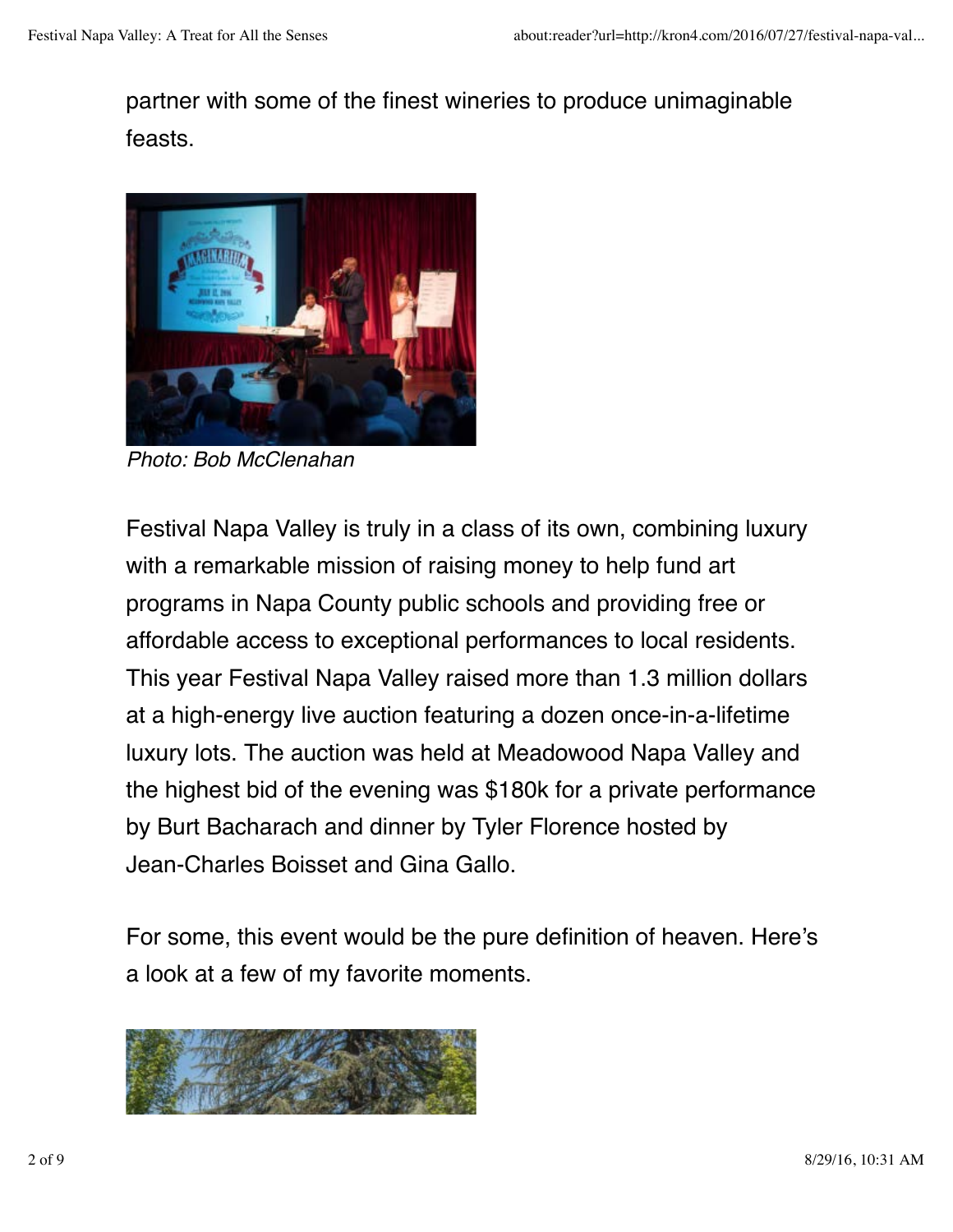

*Photo: Paul E. Richardson*

#### **Vintner's Luncheon at Grgich Hills Estate**

Forty years ago, Miljenko "Mike" Grgich turned the wine world upside down when his 1973 Chateau Montelena Chardonnay beat the best France had to offer in the famous Judgment of Paris blind tasting. It made Grgich's international reputation as a winemaker.

So it was altogether fitting that Grgich Hills host a sumptuous vintner's luncheon and concert by the baroque chamber music quartet Les Violettes led by Mikes's daughter, harpsichordist Violet Grgich.

Immediately following the concert, Violet hosted a French-style luncheon, featuring the winery's award-winning offerings paired with stellar cuisine, which included a tasty Silverado summer strawberry dessert.

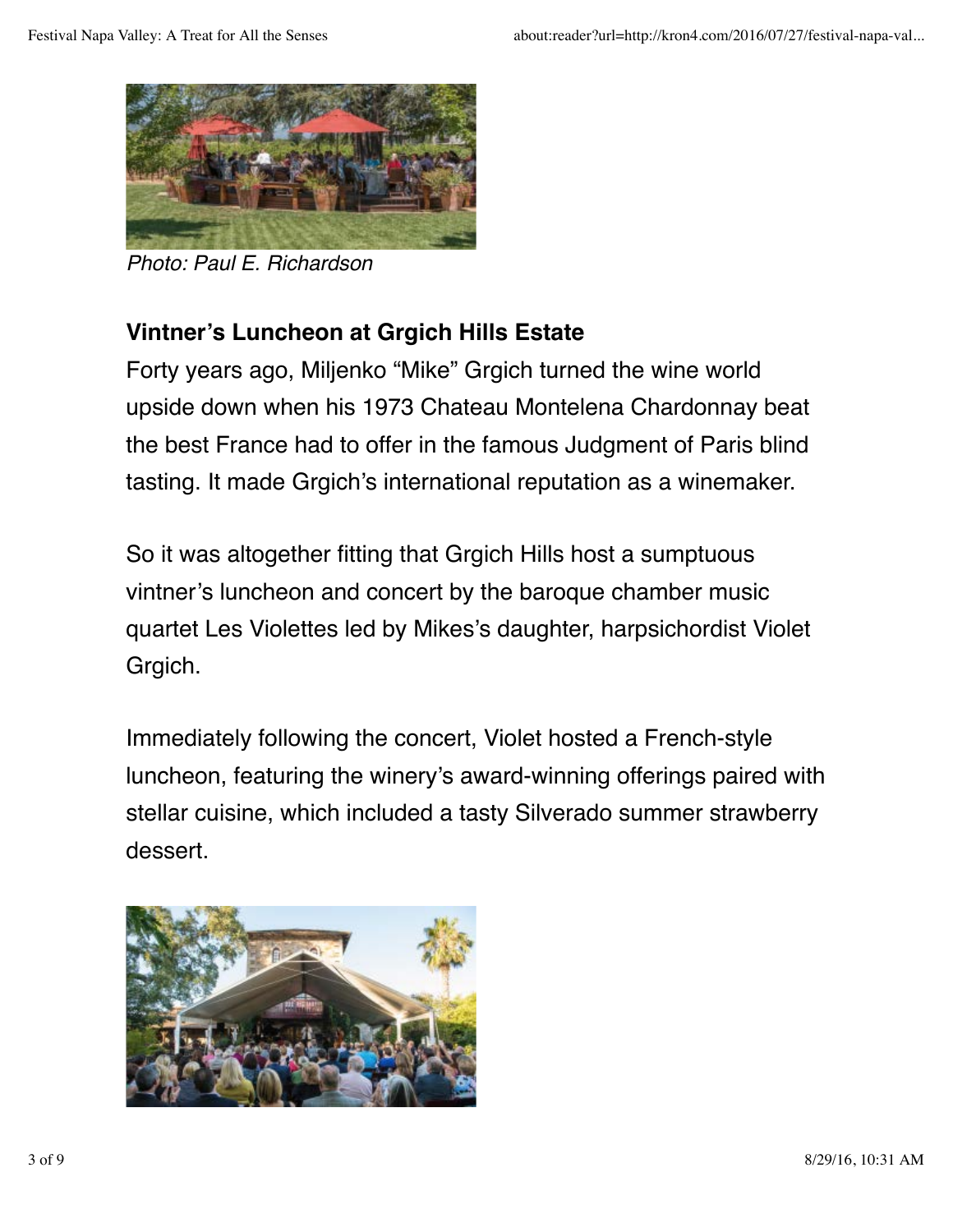*Photo: Bob McClenahan*

#### **Some Enchanted Evening**

Later in the evening I visited St. Helena's V Sattui Winery, a stunning family-owned property in Napa Valley with a sprawling estate surrounded by manicured gardens, lawns and 35 acres of vineyards. The night began with a concert from Gino Quilico with his ensemble TrioSphère, who performed a variety of romantic Italian songs – with birds chirping in the background perched atop the high branches of giant oak trees.



*Photo: Bob McClenahan*

Dinner followed in the impressive Barrel Room, starring cuisine by Stefano Masanti, the Michelin-starred founder, visionary and chef of one of northern Italy's most beloved restaurants, Il Cantinone. V. Sattui's award-winning Director of Winemaking Brooks Painter selected the wines for the delicious meal.

#### **Full Moon Party**

Frequent festival patrons were not surprised to see iconic violist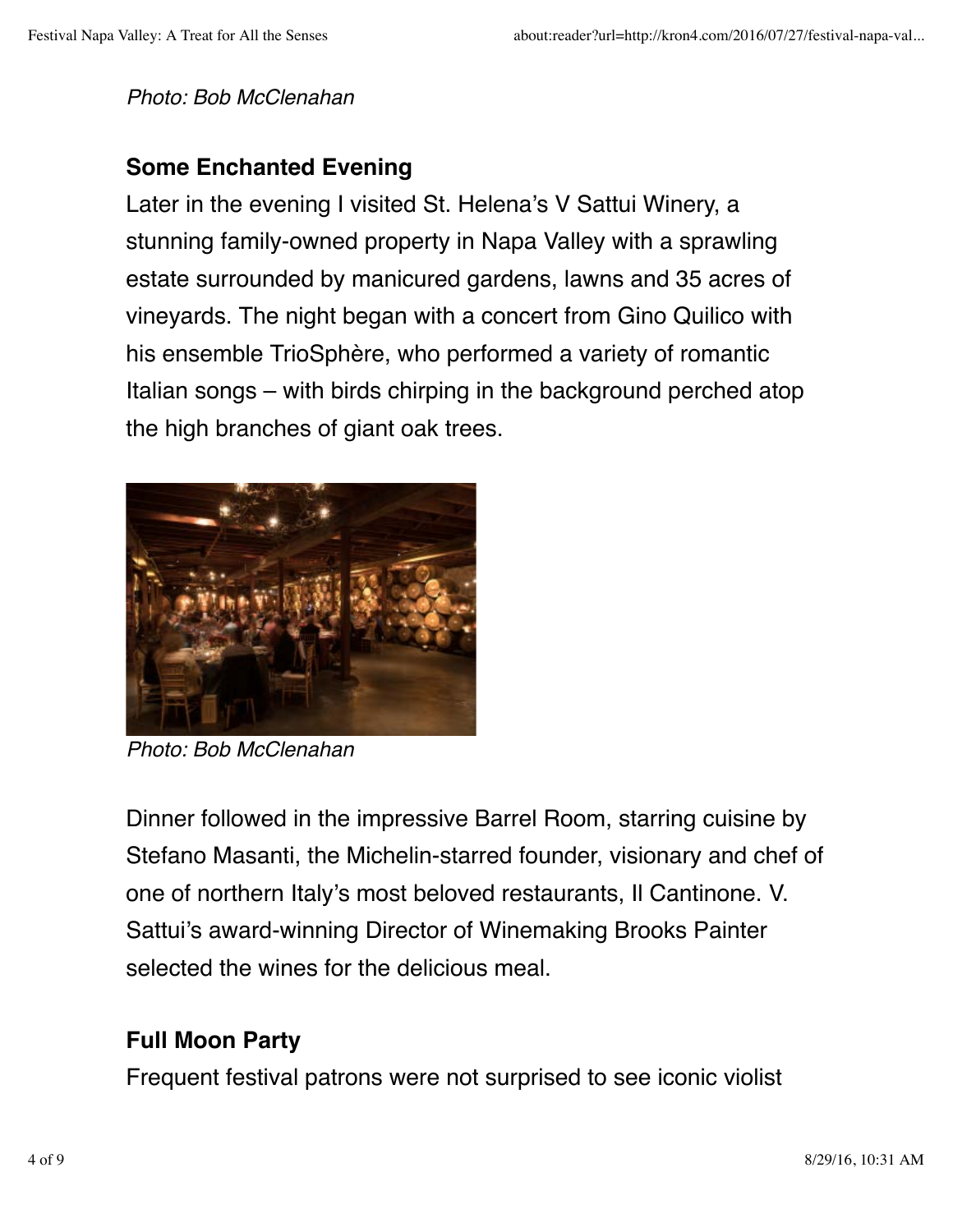Sarah Chang on the docket. She joined Festival Orchestra Napa for a thrilling concert that included The Four Seasons of Buenos Aires – a marvelous fusion of tango and classical music.



*Photo: Paul E. Richardson*

Following the concert, many guests headed to the Harvest Inn for an exclusive after party featuring wines from Whitehall Lane, delectable hors d'oeuvres, great music and a fire dancing performance on the Harvest Patio, which faced acres of sunset lit vineyards.

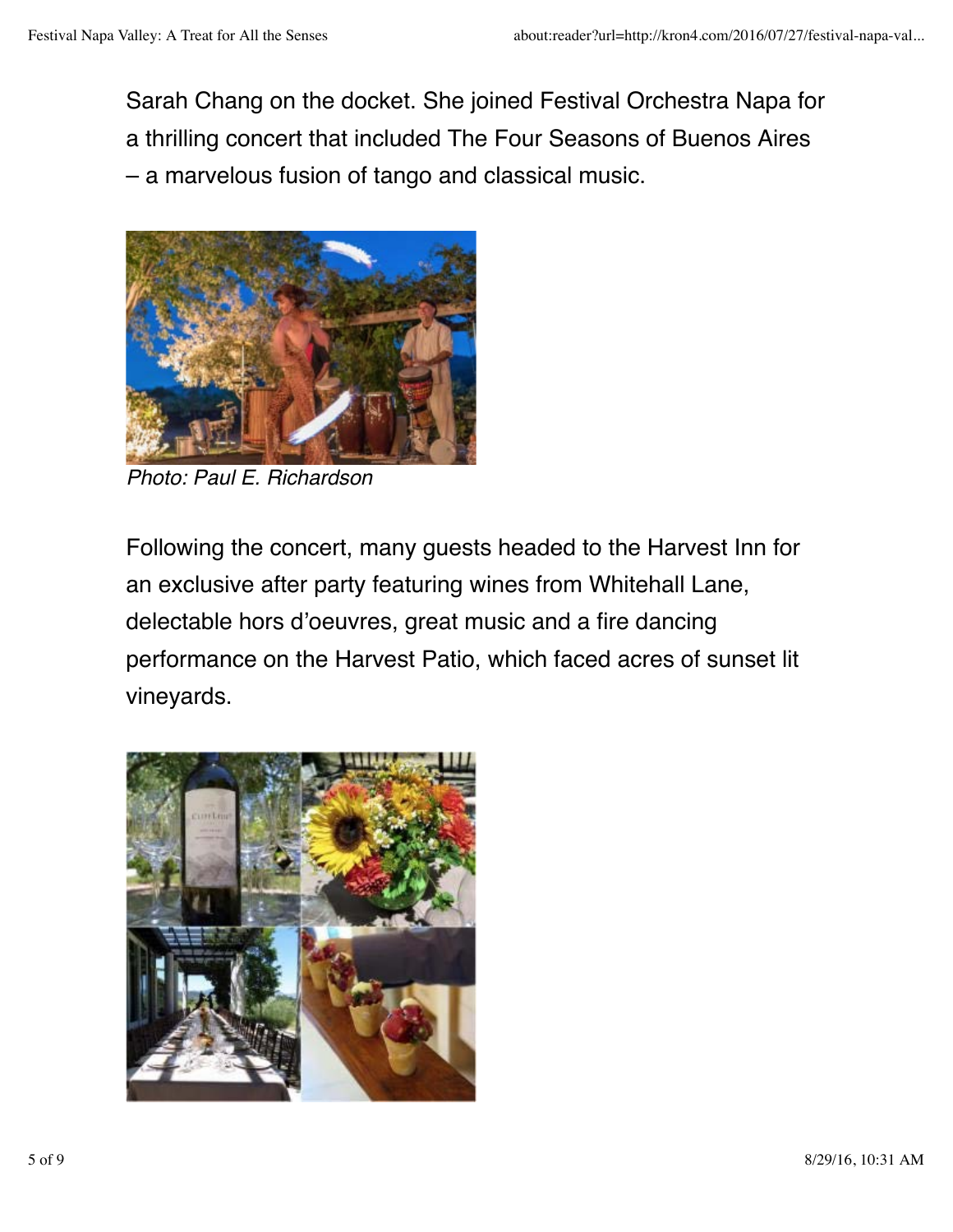*Cliff Lede Vineyards*

#### **Lunch at Cliff Lede Vineyards**

Another highlight was the Vintner's Luncheon at Cliff Lede. Drawing on grapes from estate vineyards named after rock-'n-roll songs, Cliff Lede produces handcrafted Sauvignon Blanc and Cabernet Sauvignon. The flagship wine, Poetry Cabernet Sauvignon, has been called "bottled perfection".

The party started in the White Room where guests enjoyed select vintages to a soundtrack of carefully curated sonic gems from Lede's personal music collection.

Lunch was served family-style on the expansive and art-adorned patio, paired with the estate's wines. Guests were served wild salmon filet and New York "Manhattan" steak with roasted summer vegetables. "My wife and I certainly enjoyed the festival. The variety of concerts, the food and wines were impressive. We'll definitely be attending all the events next year and have already bought tickets for 2017", said Bill Urbach, Scottsdale Resident.

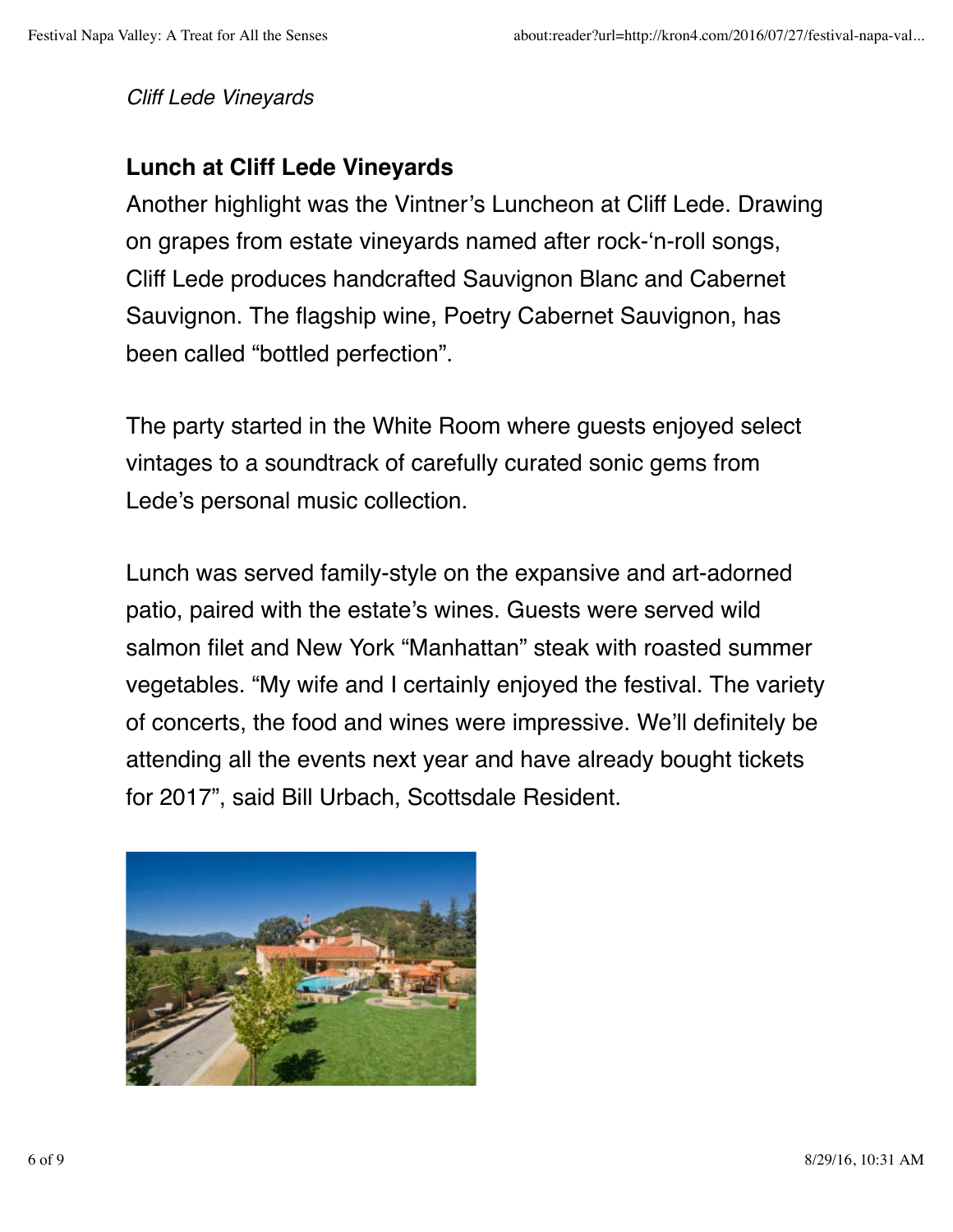*Napa Valley Lodge*

#### **Relax in Charming Yountville**

In between events, Napa Valley Lodge in Yountville is always a great place to recharge, especially when the events are close by. Set within a picture-postcard vineyard, this Yountville hotel is a favorite of mine. Whether you're staying for a romantic celebration or sharing the camaraderie of a wine-centric getaway with friends, the Napa Valley Lodge stays true to its simple yet sophisticated setting with an upscale farmhouse vibe steps from Yountville's coveted delights.

"Festival Napa Valley is a one of kind experience for food, wine and art lovers. It attracts people to our region from all over the world. We enjoy it when guests share their favorite festival events upon returning to the Lodge", said Nancy Morgan, Lodge Sales Director.



*Photo: Bob McClenahan*

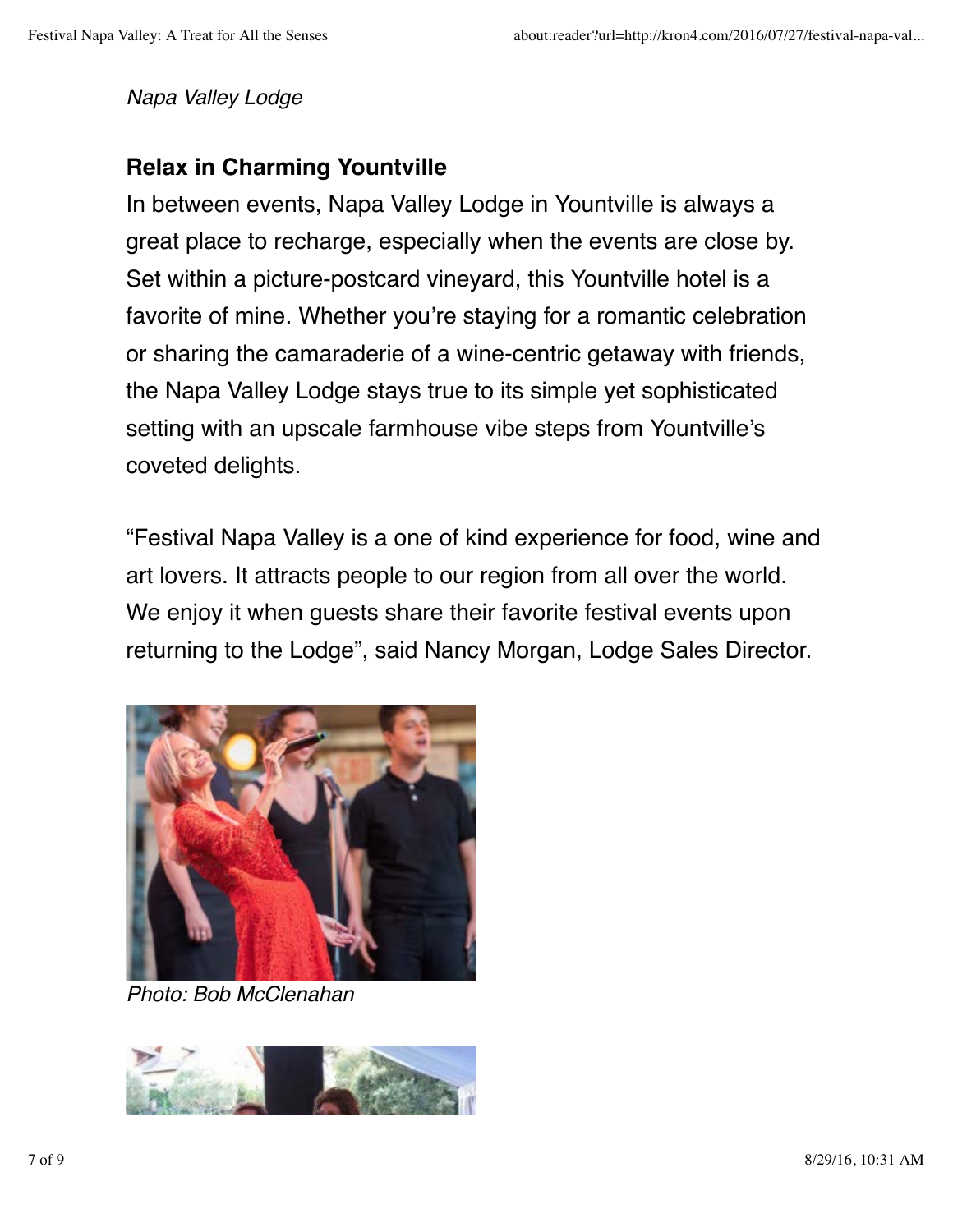

*Sophia Loren*

### **So Much More**

It would be hard to encapsulate the depth and breadth of Festival Napa Valley in a single article. There was a delightful evening with Broadway icon Kristin Chenoweth at Castello di Amorosa. The next morning there was the 5 and 10k Sun Run. A few days later, Neiman Marcus presented the Brunello Cucinelli Fall Collection at Solage Calistoga. Toward the end of the festival the ever-beautiful Sophia Loren stunned during her visit to Far Niente Winery to celebrate Margrit Mondavi. The final day, guests indulged in a wine country brunch at the tranquil Auberge du Soleil.

The list of wine luncheons and dinners was enough to make any foodie's mouth water: St. Supery, Robert Mondavi, Hall, Alpha Omega, Peju and on and on. Each one pairs their fine wines with meals so amazing you have to stop and ask yourself: How can anything be this good?

"For the past decade, the festival has been instrumental in building Napa Valley's reputation as a cultural destination. Art lovers from around the globe return year after year for an extraordinary experience that only Napa Valley delivers," said President & CEO